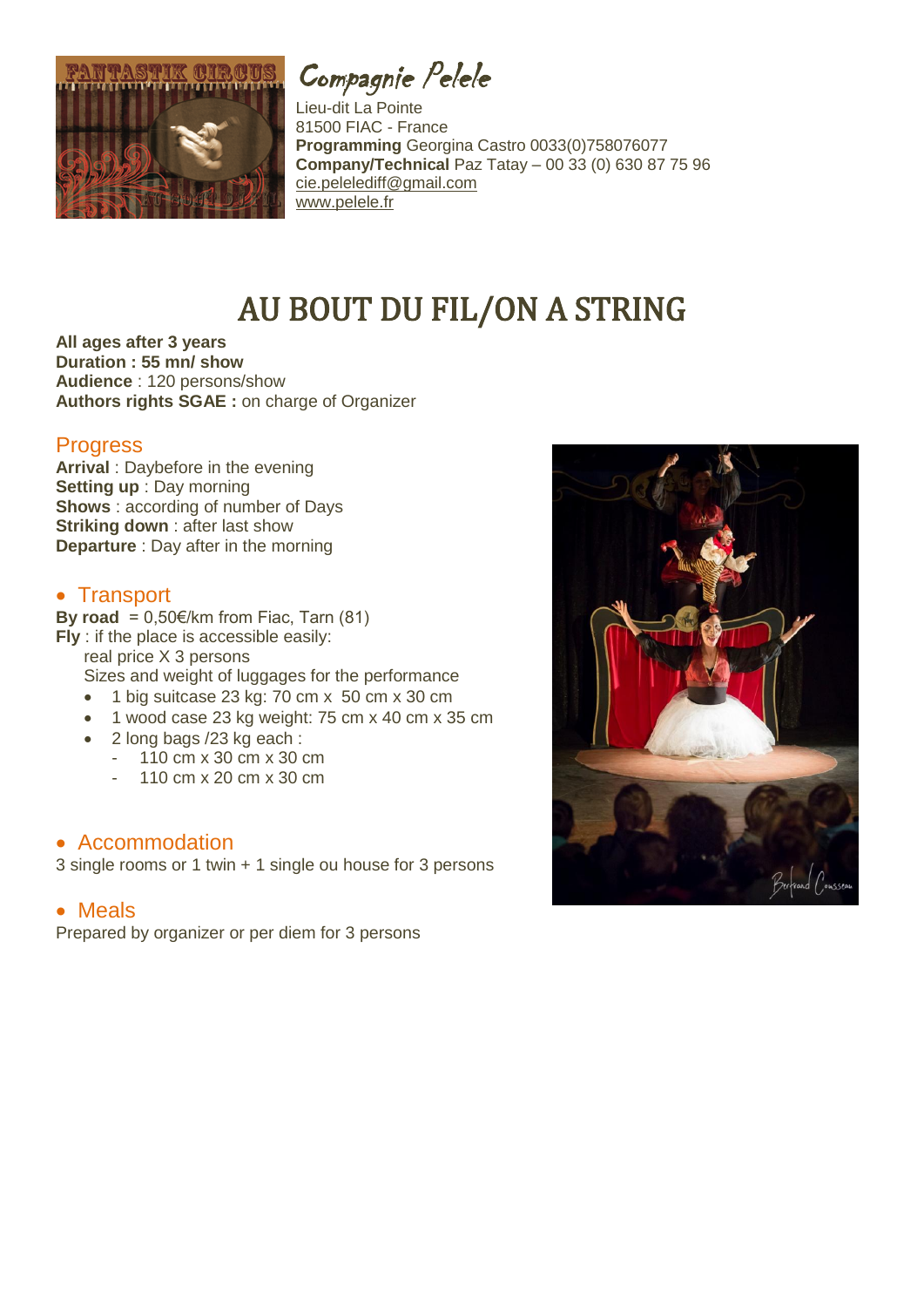# **Presentation**



# **PITCH**

Ladies and Gentlemen, the circus is in town! Exceptional acts with Pipo the Clown and the Cosacks of the Puszta ! Come marvel at the high-wire artist and thrill at the trapezist !

A ringmaster out of his depth, a very dumb groom, a hyper-motivated young artist and an over-the-top musician present the acts in the ring. In an upbeat and uncluttered environment, our string puppets defy the laws of gravity. Au Bout du Fil (On a String) rolls out a series of acrobatic feats and situation comedy straight from the world of traditional circus.

# **CAST**

Handlers and actors: Paz Tatay and Eric Seban Music and sound effects: Christophe Sabatié

# **CREATION TEAM**

Scenery and Puppets makers : Paz Tatay, Marie de Nazelle and Eder Feitosa Clown : Mimi Duuez,Robert Landart and Leonor Canales External view:Robert Landart and Leonor Canales Costumes : Louise Bloch

# **COPRODUCTION**

Compagnie Pelele – Traditionsverein Hohsteiner Kasper e. V. (Germany) – With aid from DRAC Midi-Pyrénées L'Usinotopie, Marionnet'ic, Le Grand Manitou/Musée-Théâtre-Guignol